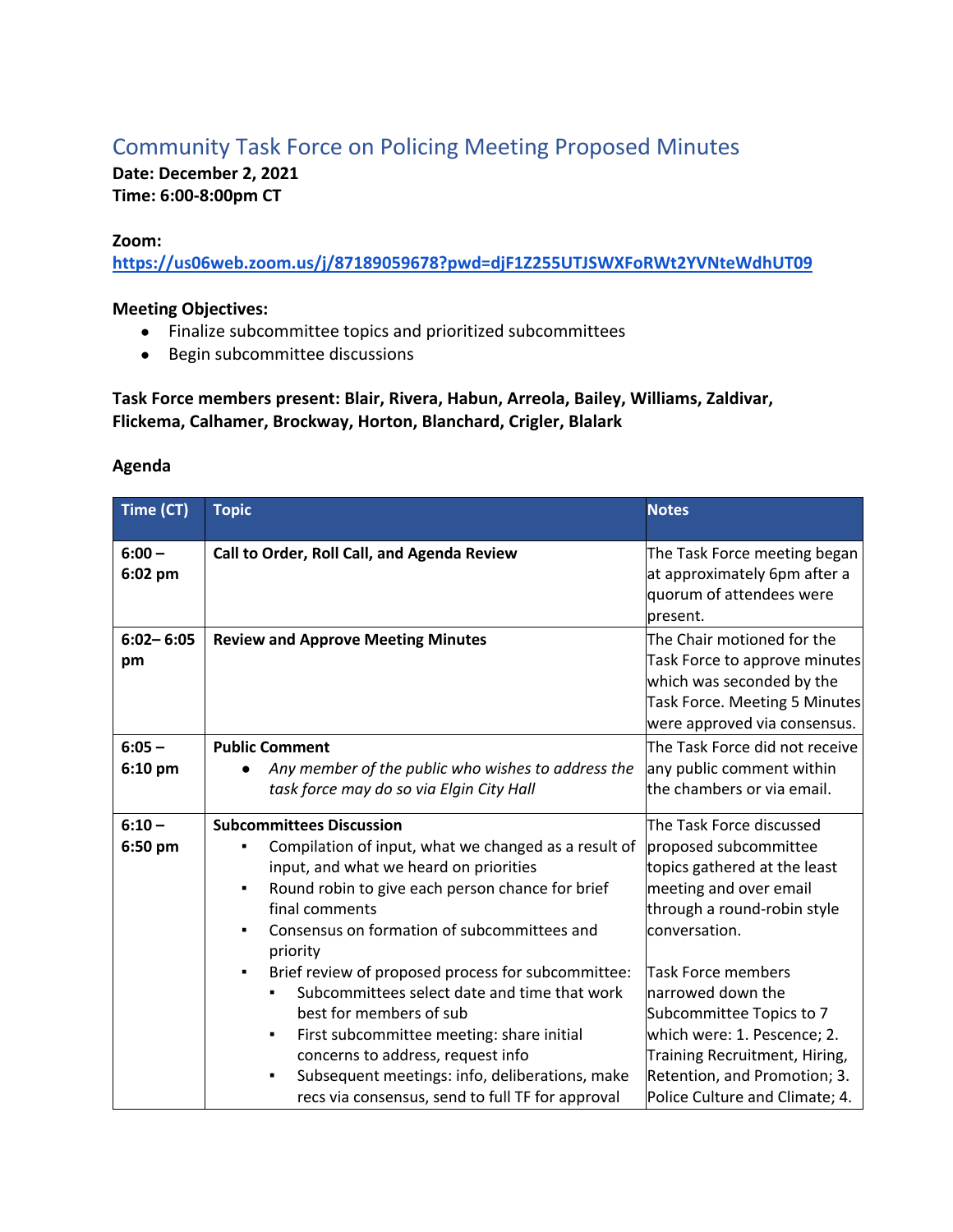|                     | Full TF meetings may pause to allow everyone to<br>٠<br>attend one or more subcommittee meetings and<br>await recs from subcommittees-when there are<br>subcommittee recs to consider, full TF meets | <b>Racial and Other Profiling</b><br>Disparities; 5. Development of<br>a Civilian Review Board; 6.<br>Atonement and<br>Accountability; and 7. EPD<br>Allocation of Resources.                                                                                                                                                                                                                                                                                                                                                                      |
|---------------------|------------------------------------------------------------------------------------------------------------------------------------------------------------------------------------------------------|----------------------------------------------------------------------------------------------------------------------------------------------------------------------------------------------------------------------------------------------------------------------------------------------------------------------------------------------------------------------------------------------------------------------------------------------------------------------------------------------------------------------------------------------------|
| $6:50 -$<br>7:00 pm | <b>Break</b>                                                                                                                                                                                         | All                                                                                                                                                                                                                                                                                                                                                                                                                                                                                                                                                |
| $7:00 -$<br>7:35    | <b>Subcommittee Discussion</b>                                                                                                                                                                       | Task Force members present<br>each voice which<br>subcommittees they felt<br>should be prioritized and<br>which they preferred to serve<br>on.                                                                                                                                                                                                                                                                                                                                                                                                     |
| $7:05 -$<br>7:50    | <b>Topical Updates</b>                                                                                                                                                                               | The City Manager gave<br>updates regarding in-person<br>meetings and Spanish<br>translation. Due to the<br>presence of a new variant and<br>the ongoing pandemic, Task<br>Force meetings will continue<br>to be remote for the<br>foreseeable future. In<br>addition, there will not be<br>simultaneous Spanish<br>translation at every meeting<br>but there will be Spanish<br>translation at any meeting in<br>which the Task Force engages<br>with the public. Lastly,<br>Facilitators gave an update on<br>the resources in the Box<br>folder. |
| 7:50-7:55           | <b>Subcommittee Discussion</b>                                                                                                                                                                       | The result of the collection of<br>subcommittee priorities was<br>read aloud. Topic 5 received<br>eight votes, topics 2 and 7<br>received six votes, topics 1<br>and 4 received five votes, and<br>topics 3 and 6 received four<br>votes. It was acknowledged<br>that not all members of the<br>Task Force were present in the<br>meeting or had the<br>opportunity to vote. The                                                                                                                                                                   |